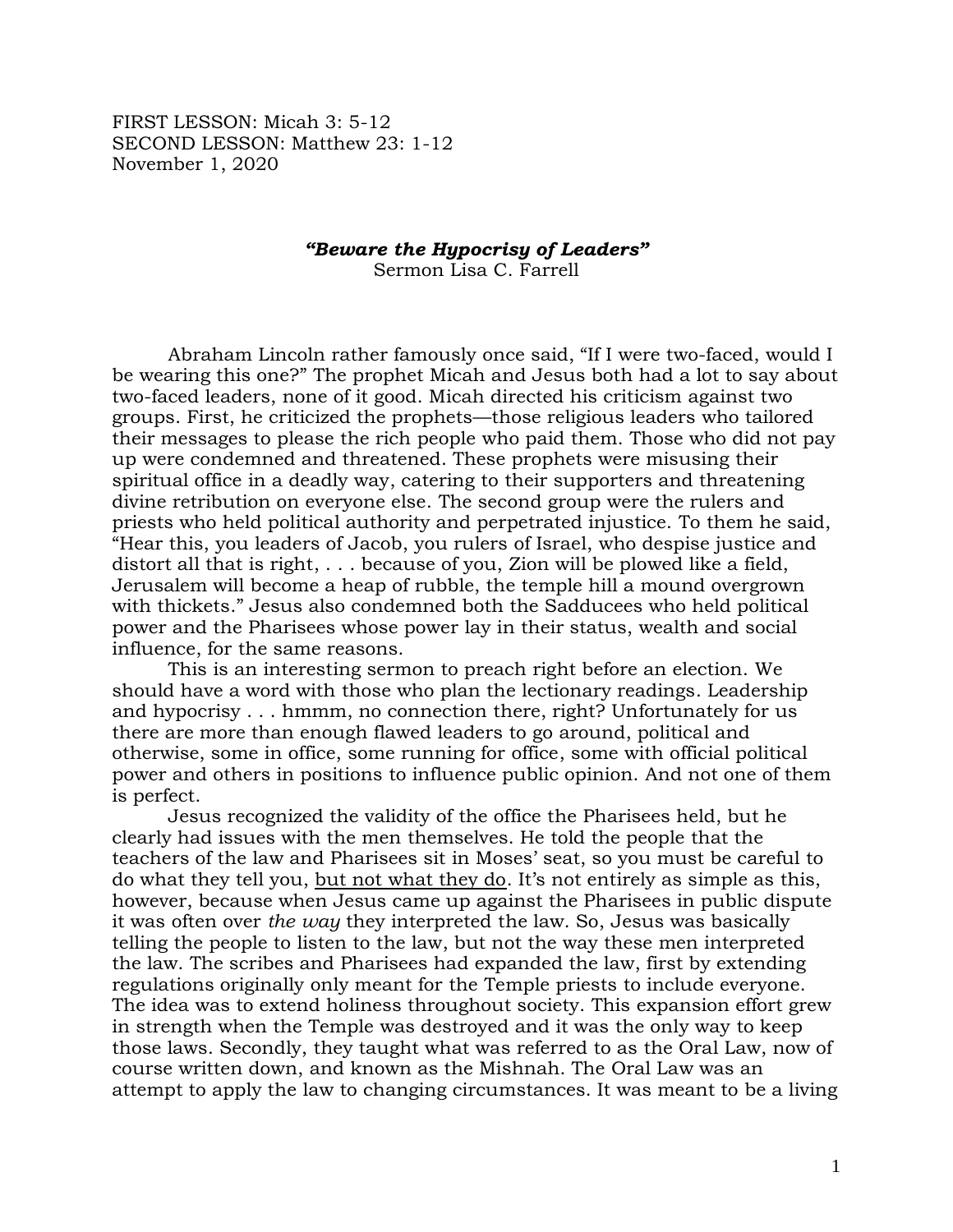thing. As society changed the law had to be applied differently. This sounds reasonable, until we realize that the net result of these changes was not to make things easier but in fact made life much, much harder. If you have ever lived next door to an Orthodox neighbor who has had to go and get you to switch on a light in their house during the Sabbath because that constituted "kindling a fire" you'll know what I mean. The original meaning of the Sabbath laws was to provide rest, not create more work!

At the time of Jesus, the Oral Law was an ever-growing patchwork of laws meant to dictate how the law was to be followed. In practice, the result was that the only ones capable of keeping the law in this manner were financially well off. Ordinary people couldn't afford one set of dishes, let alone two. They certainly couldn't afford to deliberately break anything. They didn't have the leisure time to study the scriptures. Most working people at the time of Jesus could not read. They didn't have the ability to tithe all of their food. They were going hungry much of the time and they ate everything! The ordinary day laborer couldn't afford the time or money to complete all of the sacrifices and rituals the Pharisees demanded. But instead of trying to help the poor, the wealthier Pharisees simply wrote them off as unworthy and inferior.

The people Jesus spoke to found themselves in the unenviable position of having to separate out what the Pharisees said that was true, and who the Pharisees were. Jesus basically made a distinction between the office and the person holding it. And as I just said, this could be as clear as mud, because mixed in with the truth was a lot of extraneous material, excess legalism, tangled arguments and added burdens. But most importantly, Jesus told the people to pay attention not just to what their leaders said, but to what they DID, and in the majority of cases, NOT follow their example. Regardless of the type of leadership, political, religious or social, what the person DOES is the true test. Someone can talk a good talk, but do they lie? Do they steal? Do they cheat on their spouse? Do they misuse people as pawns in order to get ahead? In other words, are these leaders hypocrites?

Unfortunately for us politicians haven't changed. FORTUNATELY for us, we live in a completely different form of government called a democracy. The people in Jesus' day could not choose their leaders. We can. We know we have a higher standard when it comes to our pastors—or at least most people do, but out of desperation we seem to turn a blind eye and a deaf ear to those who influence every other area of our lives, and this is dangerous. God has not divided our lives into two parts, and neither should we. And in addition to the politicians themselves in our society there are some very powerful voices that influence public opinion, voices whose motivation is more often getting ratings, than getting at the truth. Every night on our television sets there are strident voices proclaiming two opposing versions of reality. We should believe neither without question. We should test everything, and pay close attention to the personal integrity of the person delivering the message. Television ratings thrive on intense emotions such as fear and hate, and we are being manipulated so they can make money. Proverbs 29: 8 says, "Mockers stir up a city,but the wise turn away anger." Jesus told us not to follow the example of those who are doing what they are doing to feed their own egos and line their own pockets.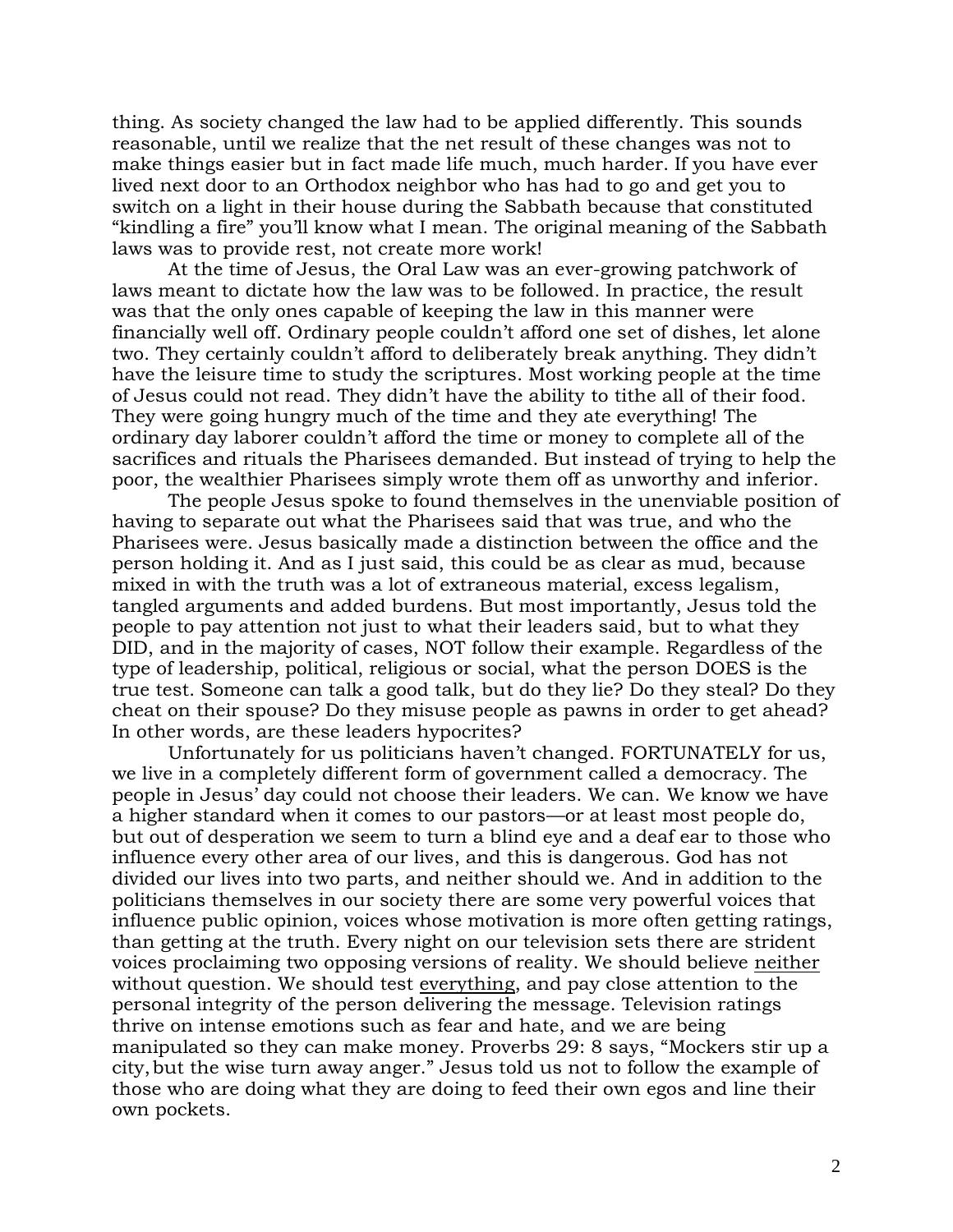The biggest kicker of all, according to Jesus, the biggest weakness of those who crave the spotlight of leadership, is arrogance and pride. The Pharisees wanted to be admired and praised. It was all about them. Everything they did, from wearing oversized phylacteries, the leather boxes containing one or more tiny scrolls and tied around their foreheads, to extra-long fringes, was designed to impress. They loved the places of honor in the synagogues and marketplaces. They enjoyed being treated with deference. They craved the titles and the honors. But Jesus tells us, "you are not to be called 'Rabbi,' for you have one Teacher, and you are all brothers. And do not call anyone on earth 'father,' for you have one Father, and he is in heaven. Nor are you to be called instructors, for you have one Instructor, the Messiah. The greatest among you will be your servant. For those who exalt themselves will be humbled, and those who humble themselves will be exalted.

In case you hadn't noticed, we have completely blown it in this regard. The more complex the denominational hierarchy the worse it gets all the way up to His Holiness the Pope. Technically speaking I'm actually the Reverend Doctor. But I am under no illusion. I am no better than any of you. I struggle just like everyone else. Don't even think about putting me on a pedestal, because I will fall off.

As we prepare to vote this week (if you haven't voted already) let us approach this responsibility prayerfully and humbly. Who we put in office **does** matter. We need to beware of the hypocrisy of our leaders, and also aware of it in ourselves. Jesus reminds us that, "Those who exalt themselves will be humbled, and those who humble themselves will be exalted." And Micah reminds us that the fate of a nation is often determined by whether its leaders are just or unjust. Amen.

Micah 3: 5-12 **<sup>5</sup>** This is what the Lord says: "As for the prophets who lead my people astray, they proclaim 'peace' if they have something to eat, but prepare to wage war against anyone who refuses to feed them. **<sup>6</sup>** Therefore night will come over you, without visions, and darkness, without divination. The sun will set for the prophets, and the day will go dark for them. **<sup>7</sup>** The seers will be ashamed and the diviners disgraced. They will all cover their faces because there is no answer from God." **<sup>8</sup>** But as for me, I am filled with power, with the Spirit of the Lord, and with justice and might,